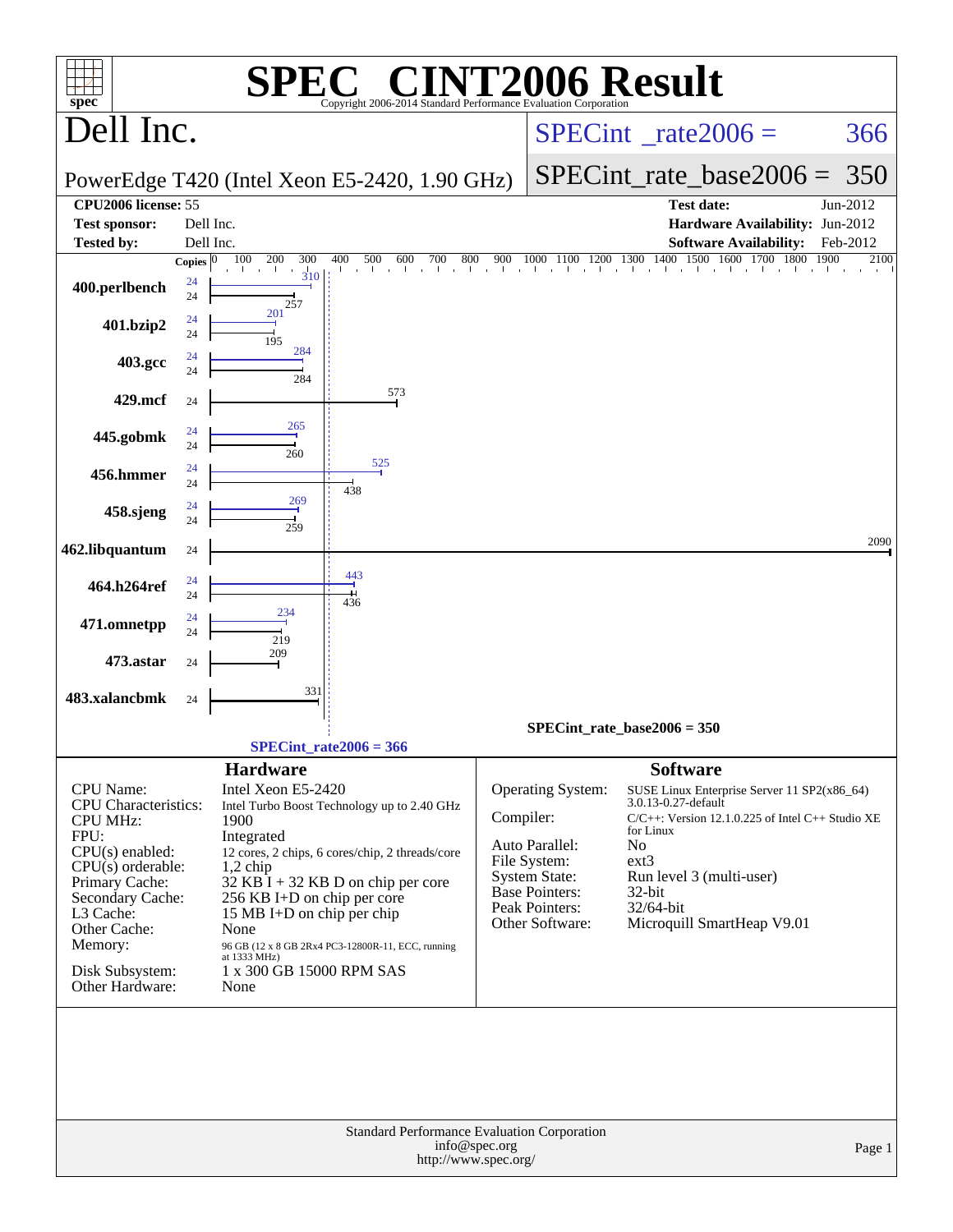

# **[SPEC CINT2006 Result](http://www.spec.org/auto/cpu2006/Docs/result-fields.html#SPECCINT2006Result)**

# Dell Inc.

#### SPECint rate $2006 = 366$

PowerEdge T420 (Intel Xeon E5-2420, 1.90 GHz)

[SPECint\\_rate\\_base2006 =](http://www.spec.org/auto/cpu2006/Docs/result-fields.html#SPECintratebase2006) 350

**[CPU2006 license:](http://www.spec.org/auto/cpu2006/Docs/result-fields.html#CPU2006license)** 55 **[Test date:](http://www.spec.org/auto/cpu2006/Docs/result-fields.html#Testdate)** Jun-2012

**[Test sponsor:](http://www.spec.org/auto/cpu2006/Docs/result-fields.html#Testsponsor)** Dell Inc. **[Hardware Availability:](http://www.spec.org/auto/cpu2006/Docs/result-fields.html#HardwareAvailability)** Jun-2012 **[Tested by:](http://www.spec.org/auto/cpu2006/Docs/result-fields.html#Testedby)** Dell Inc. **[Software Availability:](http://www.spec.org/auto/cpu2006/Docs/result-fields.html#SoftwareAvailability)** Feb-2012

#### **[Results Table](http://www.spec.org/auto/cpu2006/Docs/result-fields.html#ResultsTable)**

|                                                                                                          | <b>Base</b>   |                |       |                |            |                |                  | <b>Peak</b>   |                |              |                |              |                |              |
|----------------------------------------------------------------------------------------------------------|---------------|----------------|-------|----------------|------------|----------------|------------------|---------------|----------------|--------------|----------------|--------------|----------------|--------------|
| <b>Benchmark</b>                                                                                         | <b>Copies</b> | <b>Seconds</b> | Ratio | <b>Seconds</b> | Ratio      | <b>Seconds</b> | Ratio            | <b>Copies</b> | <b>Seconds</b> | <b>Ratio</b> | <b>Seconds</b> | <b>Ratio</b> | <b>Seconds</b> | <b>Ratio</b> |
| 400.perlbench                                                                                            | 24            | 911            | 257   | 913            | 257        | 909            | 258              | 24            | 758            | 309          | 757            | 310          | 758            | 310          |
| 401.bzip2                                                                                                | 24            | 1189           | 195   | 1187           | 195        | 1189           | 195 <sub>l</sub> | 24            | 1150           | 201          | 1153           | 201          | 1150           | 201          |
| $403.\mathrm{gcc}$                                                                                       | 24            | 681            | 284   | 679            | 285        | 680            | 284              | 24            | <b>681</b>     | 284          | 681            | 284          | 682            | 283          |
| $429$ .mcf                                                                                               | 24            | 382            | 573   | 382            | 573        | 380            | 576 <sub>l</sub> | 24            | 382            | 573          | 382            | 573          | 380            | 576          |
| $445$ .gobmk                                                                                             | 24            | 969            | 260   | 971            | 259        | 969            | <b>260</b>       | 24            | 948            | 265          | 950            | 265          | 951            | 265          |
| 456.hmmer                                                                                                | 24            | 512            | 437   | 511            | 4381       | 511            | 438              | 24            | 427            | 525          | 426            | 526          | 427            | 525          |
| 458.sjeng                                                                                                | 24            | 1121           | 259   | 1115           | <b>260</b> | 1123           | <b>259</b>       | 24            | 1078           | 269          | 1078           | 269          | 1074           | 270          |
| 462.libquantum                                                                                           | 24            | 238            | 2090  | 238            | 2090       | 238            | 2090             | 24            | 238            | 2090         | 238            | 2090         | 238            | 2090         |
| 464.h264ref                                                                                              | 24            | 1227           | 433   | 1182           | 449        | 1219           | 436              | 24            | 1199           | 443          | 1203           | 442          | 1198           | 443          |
| 471.omnetpp                                                                                              | 24            | 686            | 219   | 686            | 219        | 685            | 219              | 24            | 644            | 233          | 642            | 234          | 642            | 234          |
| 473.astar                                                                                                | 24            | 800            | 210   | 810            | <b>208</b> | 807            | <b>209</b>       | 24            | 800            | 210          | 810            | 208          | 807            | <u>209</u>   |
| 483.xalancbmk                                                                                            | 24            | 500            | 331   | 500            | 331        | 500            | 331              | 24            | 500            | 331          | 500            | 331          | 500            | <u>331</u>   |
| Results appear in the order in which they were run. Bold underlined text indicates a median measurement. |               |                |       |                |            |                |                  |               |                |              |                |              |                |              |

#### **[Submit Notes](http://www.spec.org/auto/cpu2006/Docs/result-fields.html#SubmitNotes)**

 The numactl mechanism was used to bind copies to processors. The config file option 'submit' was used to generate numactl commands to bind each copy to a specific processor. For details, please see the config file.

#### **[Operating System Notes](http://www.spec.org/auto/cpu2006/Docs/result-fields.html#OperatingSystemNotes)**

Stack size set to unlimited using "ulimit -s unlimited"

#### **[Platform Notes](http://www.spec.org/auto/cpu2006/Docs/result-fields.html#PlatformNotes)**

Standard Performance Evaluation Corporation [info@spec.org](mailto:info@spec.org) CPU Power Management set to Maximum Performance Memory Frequency set to Maximum Performance Turbo Boost set to Enabled C States/C1E set to Enabled Sysinfo program /root/CPU2006-1.2/config/sysinfo.rev6800 \$Rev: 6800 \$ \$Date:: 2011-10-11 #\$ 6f2ebdff5032aaa42e583f96b07f99d3 running on linux-316h Wed Jun 6 07:57:40 2012 This section contains SUT (System Under Test) info as seen by some common utilities. To remove or add to this section, see: <http://www.spec.org/cpu2006/Docs/config.html#sysinfo> From /proc/cpuinfo model name : Intel(R) Xeon(R) CPU E5-2420 0 @ 1.90GHz 2 "physical id"s (chips) 24 "processors" cores, siblings (Caution: counting these is hw and system dependent. The Continued on next page

<http://www.spec.org/>

Page 2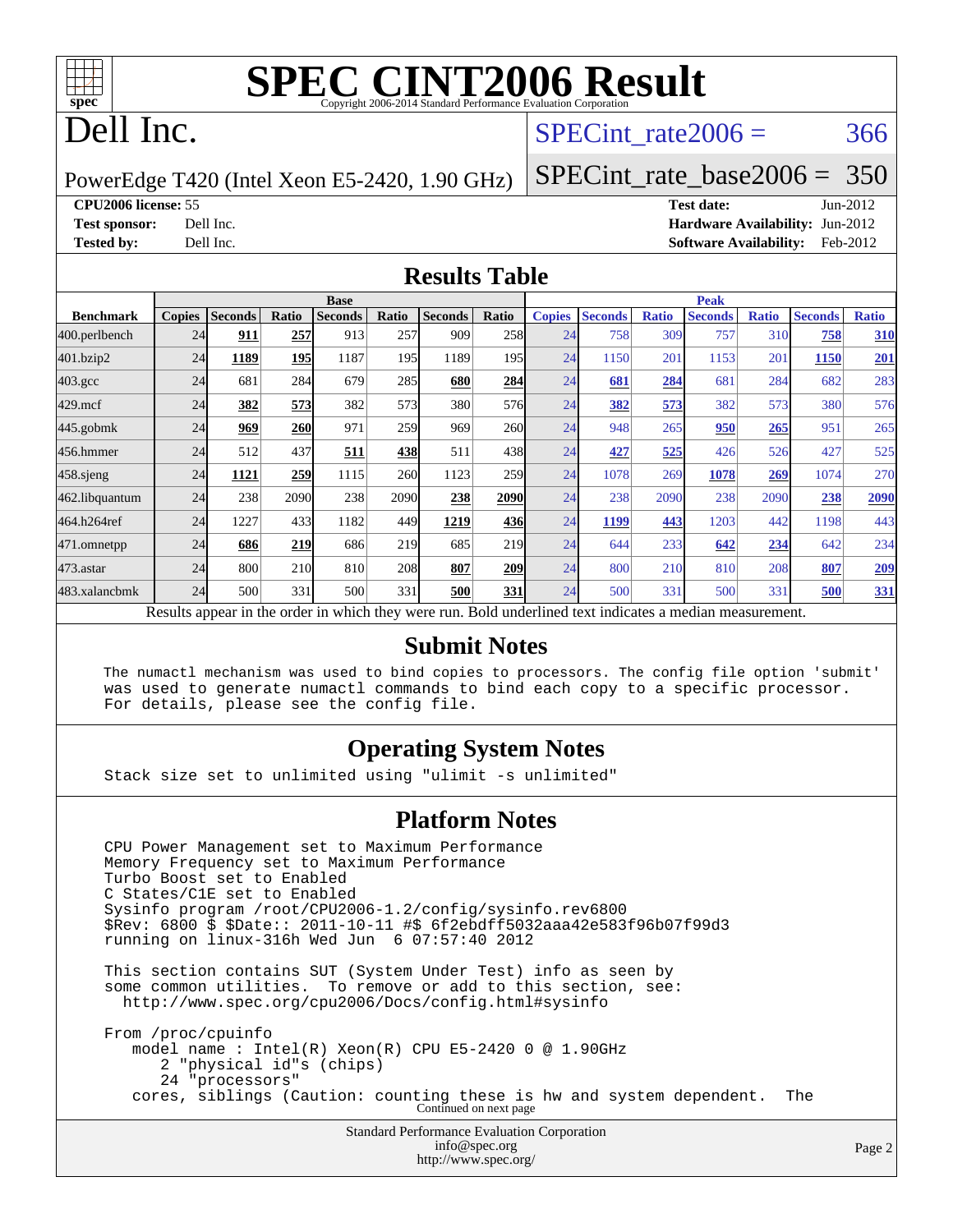

#### **[SPEC CINT2006 Result](http://www.spec.org/auto/cpu2006/Docs/result-fields.html#SPECCINT2006Result)** Copyright 2006-2014 Standard Performance Evaluation C

# Dell Inc.

SPECint rate $2006 = 366$ 

[SPECint\\_rate\\_base2006 =](http://www.spec.org/auto/cpu2006/Docs/result-fields.html#SPECintratebase2006) 350

PowerEdge T420 (Intel Xeon E5-2420, 1.90 GHz)

**[CPU2006 license:](http://www.spec.org/auto/cpu2006/Docs/result-fields.html#CPU2006license)** 55 **[Test date:](http://www.spec.org/auto/cpu2006/Docs/result-fields.html#Testdate)** Jun-2012 **[Test sponsor:](http://www.spec.org/auto/cpu2006/Docs/result-fields.html#Testsponsor)** Dell Inc. **[Hardware Availability:](http://www.spec.org/auto/cpu2006/Docs/result-fields.html#HardwareAvailability)** Jun-2012 **[Tested by:](http://www.spec.org/auto/cpu2006/Docs/result-fields.html#Testedby)** Dell Inc. **[Software Availability:](http://www.spec.org/auto/cpu2006/Docs/result-fields.html#SoftwareAvailability)** Feb-2012

#### **[Platform Notes \(Continued\)](http://www.spec.org/auto/cpu2006/Docs/result-fields.html#PlatformNotes)**

 following excerpts from /proc/cpuinfo might not be reliable. Use with caution.) cpu cores : 6 siblings : 12 physical 0: cores 0 1 2 3 4 5 physical 1: cores 0 1 2 3 4 5 cache size : 15360 KB From /proc/meminfo MemTotal: 98994188 kB<br>HugePages Total: 0 HugePages\_Total: 0 Hugepagesize: 2048 kB /usr/bin/lsb\_release -d SUSE Linux Enterprise Server 11 (x86\_64) From /etc/\*release\* /etc/\*version\* SuSE-release: SUSE Linux Enterprise Server 11 (x86\_64) VERSION = 11 PATCHLEVEL = 2 uname -a: Linux linux-316h 3.0.13-0.27-default #1 SMP Wed Feb 15 13:33:49 UTC 2012 (d73692b) x86\_64 x86\_64 x86\_64 GNU/Linux run-level 3 Jun 6 07:56 last=S SPEC is set to: /root/CPU2006-1.2 Filesystem Type Size Used Avail Use% Mounted on /dev/sda2 ext3 271G 123G 135G 48% / Additional information from dmidecode:

(End of data from sysinfo program)

#### **[General Notes](http://www.spec.org/auto/cpu2006/Docs/result-fields.html#GeneralNotes)**

Environment variables set by runspec before the start of the run: LD\_LIBRARY\_PATH = "/root/CPU2006-1.2/libs/32:/root/CPU2006-1.2/libs/64"

 Binaries compiled on a system with 1x Core i7-860 CPU + 8GB memory using RHEL5.5 Transparent Huge Pages enabled with: echo always > /sys/kernel/mm/transparent\_hugepage/enabled Filesystem page cache cleared with: echo 1> /proc/sys/vm/drop\_caches runspec command invoked through numactl i.e.: numactl --interleave=all runspec <etc>

> Standard Performance Evaluation Corporation [info@spec.org](mailto:info@spec.org) <http://www.spec.org/>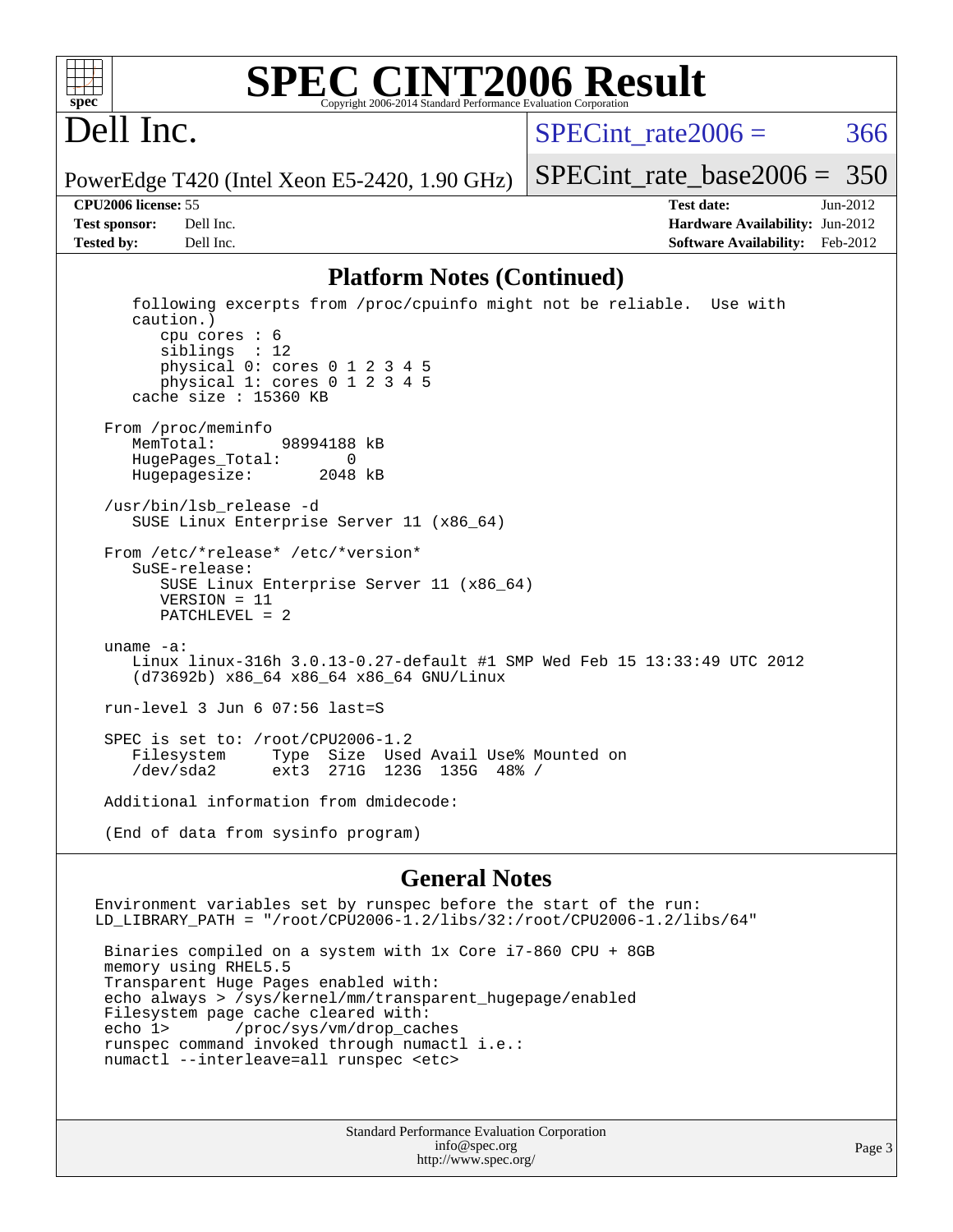

# **[SPEC CINT2006 Result](http://www.spec.org/auto/cpu2006/Docs/result-fields.html#SPECCINT2006Result)**

# Dell Inc.

SPECint rate $2006 = 366$ 

PowerEdge T420 (Intel Xeon E5-2420, 1.90 GHz)

#### **[CPU2006 license:](http://www.spec.org/auto/cpu2006/Docs/result-fields.html#CPU2006license)** 55 **[Test date:](http://www.spec.org/auto/cpu2006/Docs/result-fields.html#Testdate)** Jun-2012

[SPECint\\_rate\\_base2006 =](http://www.spec.org/auto/cpu2006/Docs/result-fields.html#SPECintratebase2006) 350

**[Test sponsor:](http://www.spec.org/auto/cpu2006/Docs/result-fields.html#Testsponsor)** Dell Inc. **[Hardware Availability:](http://www.spec.org/auto/cpu2006/Docs/result-fields.html#HardwareAvailability)** Jun-2012 **[Tested by:](http://www.spec.org/auto/cpu2006/Docs/result-fields.html#Testedby)** Dell Inc. **[Software Availability:](http://www.spec.org/auto/cpu2006/Docs/result-fields.html#SoftwareAvailability)** Feb-2012

## **[Base Compiler Invocation](http://www.spec.org/auto/cpu2006/Docs/result-fields.html#BaseCompilerInvocation)**

[C benchmarks](http://www.spec.org/auto/cpu2006/Docs/result-fields.html#Cbenchmarks):  $\text{icc}$   $-\text{m32}$ 

[C++ benchmarks:](http://www.spec.org/auto/cpu2006/Docs/result-fields.html#CXXbenchmarks) [icpc -m32](http://www.spec.org/cpu2006/results/res2012q3/cpu2006-20120703-23466.flags.html#user_CXXbase_intel_icpc_4e5a5ef1a53fd332b3c49e69c3330699)

### **[Base Portability Flags](http://www.spec.org/auto/cpu2006/Docs/result-fields.html#BasePortabilityFlags)**

 400.perlbench: [-DSPEC\\_CPU\\_LINUX\\_IA32](http://www.spec.org/cpu2006/results/res2012q3/cpu2006-20120703-23466.flags.html#b400.perlbench_baseCPORTABILITY_DSPEC_CPU_LINUX_IA32) 462.libquantum: [-DSPEC\\_CPU\\_LINUX](http://www.spec.org/cpu2006/results/res2012q3/cpu2006-20120703-23466.flags.html#b462.libquantum_baseCPORTABILITY_DSPEC_CPU_LINUX) 483.xalancbmk: [-DSPEC\\_CPU\\_LINUX](http://www.spec.org/cpu2006/results/res2012q3/cpu2006-20120703-23466.flags.html#b483.xalancbmk_baseCXXPORTABILITY_DSPEC_CPU_LINUX)

## **[Base Optimization Flags](http://www.spec.org/auto/cpu2006/Docs/result-fields.html#BaseOptimizationFlags)**

[C benchmarks](http://www.spec.org/auto/cpu2006/Docs/result-fields.html#Cbenchmarks):

[-xSSE4.2](http://www.spec.org/cpu2006/results/res2012q3/cpu2006-20120703-23466.flags.html#user_CCbase_f-xSSE42_f91528193cf0b216347adb8b939d4107) [-ipo](http://www.spec.org/cpu2006/results/res2012q3/cpu2006-20120703-23466.flags.html#user_CCbase_f-ipo) [-O3](http://www.spec.org/cpu2006/results/res2012q3/cpu2006-20120703-23466.flags.html#user_CCbase_f-O3) [-no-prec-div](http://www.spec.org/cpu2006/results/res2012q3/cpu2006-20120703-23466.flags.html#user_CCbase_f-no-prec-div) [-opt-prefetch](http://www.spec.org/cpu2006/results/res2012q3/cpu2006-20120703-23466.flags.html#user_CCbase_f-opt-prefetch) [-opt-mem-layout-trans=3](http://www.spec.org/cpu2006/results/res2012q3/cpu2006-20120703-23466.flags.html#user_CCbase_f-opt-mem-layout-trans_a7b82ad4bd7abf52556d4961a2ae94d5)

[C++ benchmarks:](http://www.spec.org/auto/cpu2006/Docs/result-fields.html#CXXbenchmarks)

[-xSSE4.2](http://www.spec.org/cpu2006/results/res2012q3/cpu2006-20120703-23466.flags.html#user_CXXbase_f-xSSE42_f91528193cf0b216347adb8b939d4107) [-ipo](http://www.spec.org/cpu2006/results/res2012q3/cpu2006-20120703-23466.flags.html#user_CXXbase_f-ipo) [-O3](http://www.spec.org/cpu2006/results/res2012q3/cpu2006-20120703-23466.flags.html#user_CXXbase_f-O3) [-no-prec-div](http://www.spec.org/cpu2006/results/res2012q3/cpu2006-20120703-23466.flags.html#user_CXXbase_f-no-prec-div) [-opt-prefetch](http://www.spec.org/cpu2006/results/res2012q3/cpu2006-20120703-23466.flags.html#user_CXXbase_f-opt-prefetch) [-opt-mem-layout-trans=3](http://www.spec.org/cpu2006/results/res2012q3/cpu2006-20120703-23466.flags.html#user_CXXbase_f-opt-mem-layout-trans_a7b82ad4bd7abf52556d4961a2ae94d5) [-Wl,-z,muldefs](http://www.spec.org/cpu2006/results/res2012q3/cpu2006-20120703-23466.flags.html#user_CXXbase_link_force_multiple1_74079c344b956b9658436fd1b6dd3a8a) [-L/smartheap -lsmartheap](http://www.spec.org/cpu2006/results/res2012q3/cpu2006-20120703-23466.flags.html#user_CXXbase_SmartHeap_7c9e394a5779e1a7fec7c221e123830c)

### **[Base Other Flags](http://www.spec.org/auto/cpu2006/Docs/result-fields.html#BaseOtherFlags)**

[C benchmarks](http://www.spec.org/auto/cpu2006/Docs/result-fields.html#Cbenchmarks):

403.gcc: [-Dalloca=\\_alloca](http://www.spec.org/cpu2006/results/res2012q3/cpu2006-20120703-23466.flags.html#b403.gcc_baseEXTRA_CFLAGS_Dalloca_be3056838c12de2578596ca5467af7f3)

# **[Peak Compiler Invocation](http://www.spec.org/auto/cpu2006/Docs/result-fields.html#PeakCompilerInvocation)**

[C benchmarks \(except as noted below\)](http://www.spec.org/auto/cpu2006/Docs/result-fields.html#Cbenchmarksexceptasnotedbelow): [icc -m32](http://www.spec.org/cpu2006/results/res2012q3/cpu2006-20120703-23466.flags.html#user_CCpeak_intel_icc_5ff4a39e364c98233615fdd38438c6f2) 400.perlbench: [icc -m64](http://www.spec.org/cpu2006/results/res2012q3/cpu2006-20120703-23466.flags.html#user_peakCCLD400_perlbench_intel_icc_64bit_bda6cc9af1fdbb0edc3795bac97ada53) 401.bzip2: [icc -m64](http://www.spec.org/cpu2006/results/res2012q3/cpu2006-20120703-23466.flags.html#user_peakCCLD401_bzip2_intel_icc_64bit_bda6cc9af1fdbb0edc3795bac97ada53)

456.hmmer: [icc -m64](http://www.spec.org/cpu2006/results/res2012q3/cpu2006-20120703-23466.flags.html#user_peakCCLD456_hmmer_intel_icc_64bit_bda6cc9af1fdbb0edc3795bac97ada53)

458.sjeng: [icc -m64](http://www.spec.org/cpu2006/results/res2012q3/cpu2006-20120703-23466.flags.html#user_peakCCLD458_sjeng_intel_icc_64bit_bda6cc9af1fdbb0edc3795bac97ada53)

```
C++ benchmarks: 
icpc -m32
```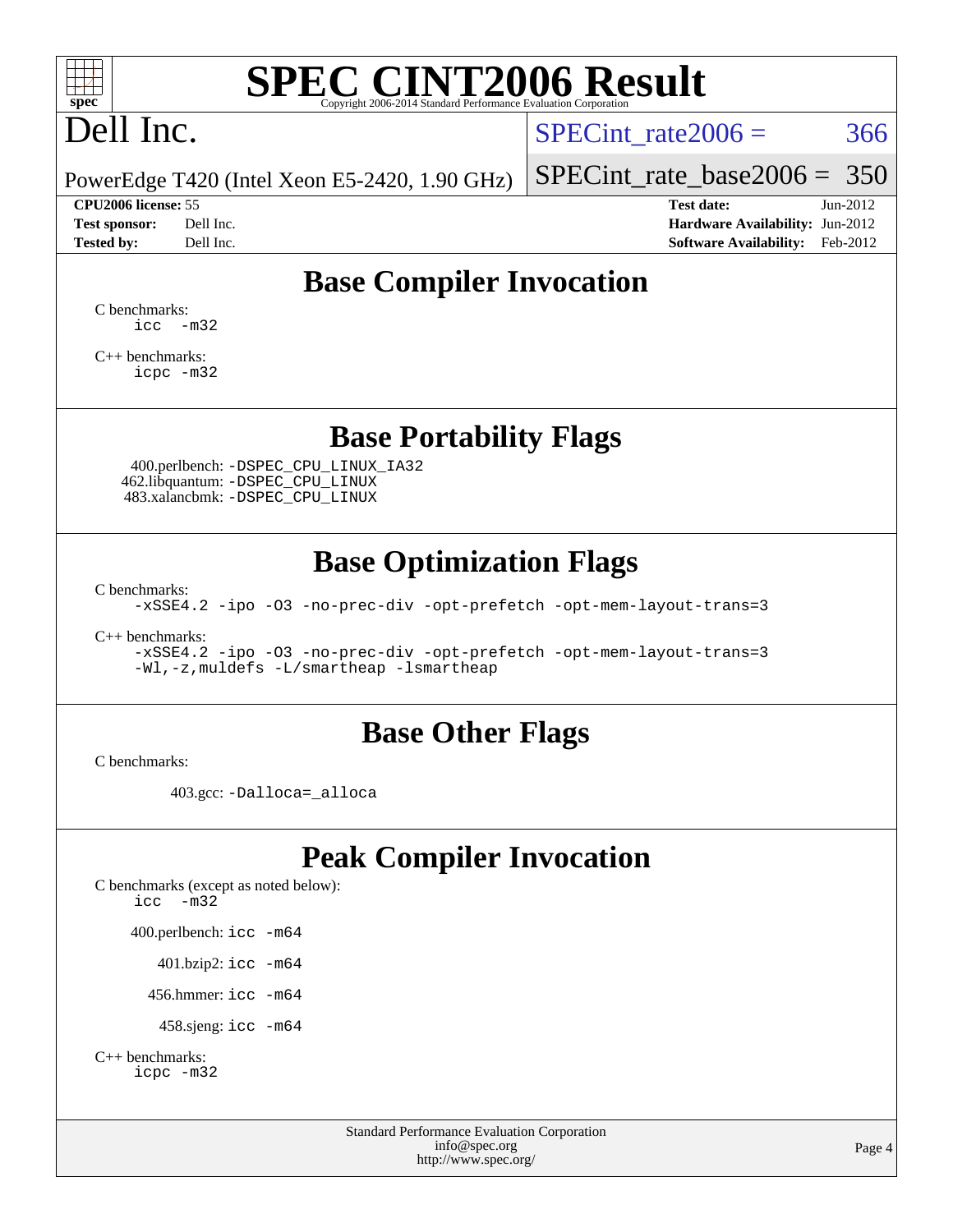

#### **[SPEC CINT2006 Result](http://www.spec.org/auto/cpu2006/Docs/result-fields.html#SPECCINT2006Result)** Copyright 2006-2014 Standard Performance Evaluation C

# Dell Inc.

SPECint rate $2006 = 366$ 

PowerEdge T420 (Intel Xeon E5-2420, 1.90 GHz)

[SPECint\\_rate\\_base2006 =](http://www.spec.org/auto/cpu2006/Docs/result-fields.html#SPECintratebase2006) 350

**[CPU2006 license:](http://www.spec.org/auto/cpu2006/Docs/result-fields.html#CPU2006license)** 55 **[Test date:](http://www.spec.org/auto/cpu2006/Docs/result-fields.html#Testdate)** Jun-2012 **[Test sponsor:](http://www.spec.org/auto/cpu2006/Docs/result-fields.html#Testsponsor)** Dell Inc. **[Hardware Availability:](http://www.spec.org/auto/cpu2006/Docs/result-fields.html#HardwareAvailability)** Jun-2012 **[Tested by:](http://www.spec.org/auto/cpu2006/Docs/result-fields.html#Testedby)** Dell Inc. **[Software Availability:](http://www.spec.org/auto/cpu2006/Docs/result-fields.html#SoftwareAvailability)** Feb-2012

## **[Peak Portability Flags](http://www.spec.org/auto/cpu2006/Docs/result-fields.html#PeakPortabilityFlags)**

 400.perlbench: [-DSPEC\\_CPU\\_LP64](http://www.spec.org/cpu2006/results/res2012q3/cpu2006-20120703-23466.flags.html#b400.perlbench_peakCPORTABILITY_DSPEC_CPU_LP64) [-DSPEC\\_CPU\\_LINUX\\_X64](http://www.spec.org/cpu2006/results/res2012q3/cpu2006-20120703-23466.flags.html#b400.perlbench_peakCPORTABILITY_DSPEC_CPU_LINUX_X64) 401.bzip2: [-DSPEC\\_CPU\\_LP64](http://www.spec.org/cpu2006/results/res2012q3/cpu2006-20120703-23466.flags.html#suite_peakCPORTABILITY401_bzip2_DSPEC_CPU_LP64) 456.hmmer: [-DSPEC\\_CPU\\_LP64](http://www.spec.org/cpu2006/results/res2012q3/cpu2006-20120703-23466.flags.html#suite_peakCPORTABILITY456_hmmer_DSPEC_CPU_LP64) 458.sjeng: [-DSPEC\\_CPU\\_LP64](http://www.spec.org/cpu2006/results/res2012q3/cpu2006-20120703-23466.flags.html#suite_peakCPORTABILITY458_sjeng_DSPEC_CPU_LP64) 462.libquantum: [-DSPEC\\_CPU\\_LINUX](http://www.spec.org/cpu2006/results/res2012q3/cpu2006-20120703-23466.flags.html#b462.libquantum_peakCPORTABILITY_DSPEC_CPU_LINUX) 483.xalancbmk: [-DSPEC\\_CPU\\_LINUX](http://www.spec.org/cpu2006/results/res2012q3/cpu2006-20120703-23466.flags.html#b483.xalancbmk_peakCXXPORTABILITY_DSPEC_CPU_LINUX)

# **[Peak Optimization Flags](http://www.spec.org/auto/cpu2006/Docs/result-fields.html#PeakOptimizationFlags)**

[C benchmarks](http://www.spec.org/auto/cpu2006/Docs/result-fields.html#Cbenchmarks):

 400.perlbench: [-xSSE4.2](http://www.spec.org/cpu2006/results/res2012q3/cpu2006-20120703-23466.flags.html#user_peakPASS2_CFLAGSPASS2_LDCFLAGS400_perlbench_f-xSSE42_f91528193cf0b216347adb8b939d4107)(pass 2) [-prof-gen](http://www.spec.org/cpu2006/results/res2012q3/cpu2006-20120703-23466.flags.html#user_peakPASS1_CFLAGSPASS1_LDCFLAGS400_perlbench_prof_gen_e43856698f6ca7b7e442dfd80e94a8fc)(pass 1) [-ipo](http://www.spec.org/cpu2006/results/res2012q3/cpu2006-20120703-23466.flags.html#user_peakPASS2_CFLAGSPASS2_LDCFLAGS400_perlbench_f-ipo)(pass 2) [-O3](http://www.spec.org/cpu2006/results/res2012q3/cpu2006-20120703-23466.flags.html#user_peakPASS2_CFLAGSPASS2_LDCFLAGS400_perlbench_f-O3)(pass 2) [-no-prec-div](http://www.spec.org/cpu2006/results/res2012q3/cpu2006-20120703-23466.flags.html#user_peakPASS2_CFLAGSPASS2_LDCFLAGS400_perlbench_f-no-prec-div)(pass 2) [-prof-use](http://www.spec.org/cpu2006/results/res2012q3/cpu2006-20120703-23466.flags.html#user_peakPASS2_CFLAGSPASS2_LDCFLAGS400_perlbench_prof_use_bccf7792157ff70d64e32fe3e1250b55)(pass 2) [-auto-ilp32](http://www.spec.org/cpu2006/results/res2012q3/cpu2006-20120703-23466.flags.html#user_peakCOPTIMIZE400_perlbench_f-auto-ilp32)  $401.bzip2: -xSSE4.2(pass 2) -prof-qen(pass 1) -ipo(pass 2)$  $401.bzip2: -xSSE4.2(pass 2) -prof-qen(pass 1) -ipo(pass 2)$  $401.bzip2: -xSSE4.2(pass 2) -prof-qen(pass 1) -ipo(pass 2)$  $401.bzip2: -xSSE4.2(pass 2) -prof-qen(pass 1) -ipo(pass 2)$  $401.bzip2: -xSSE4.2(pass 2) -prof-qen(pass 1) -ipo(pass 2)$ [-O3](http://www.spec.org/cpu2006/results/res2012q3/cpu2006-20120703-23466.flags.html#user_peakPASS2_CFLAGSPASS2_LDCFLAGS401_bzip2_f-O3)(pass 2) [-no-prec-div](http://www.spec.org/cpu2006/results/res2012q3/cpu2006-20120703-23466.flags.html#user_peakPASS2_CFLAGSPASS2_LDCFLAGS401_bzip2_f-no-prec-div)(pass 2) [-prof-use](http://www.spec.org/cpu2006/results/res2012q3/cpu2006-20120703-23466.flags.html#user_peakPASS2_CFLAGSPASS2_LDCFLAGS401_bzip2_prof_use_bccf7792157ff70d64e32fe3e1250b55)(pass 2) [-opt-prefetch](http://www.spec.org/cpu2006/results/res2012q3/cpu2006-20120703-23466.flags.html#user_peakCOPTIMIZE401_bzip2_f-opt-prefetch) [-auto-ilp32](http://www.spec.org/cpu2006/results/res2012q3/cpu2006-20120703-23466.flags.html#user_peakCOPTIMIZE401_bzip2_f-auto-ilp32) [-ansi-alias](http://www.spec.org/cpu2006/results/res2012q3/cpu2006-20120703-23466.flags.html#user_peakCOPTIMIZE401_bzip2_f-ansi-alias) 403.gcc: [-xSSE4.2](http://www.spec.org/cpu2006/results/res2012q3/cpu2006-20120703-23466.flags.html#user_peakCOPTIMIZE403_gcc_f-xSSE42_f91528193cf0b216347adb8b939d4107) [-ipo](http://www.spec.org/cpu2006/results/res2012q3/cpu2006-20120703-23466.flags.html#user_peakCOPTIMIZE403_gcc_f-ipo) [-O3](http://www.spec.org/cpu2006/results/res2012q3/cpu2006-20120703-23466.flags.html#user_peakCOPTIMIZE403_gcc_f-O3) [-no-prec-div](http://www.spec.org/cpu2006/results/res2012q3/cpu2006-20120703-23466.flags.html#user_peakCOPTIMIZE403_gcc_f-no-prec-div) 429.mcf: basepeak = yes 445.gobmk: [-xSSE4.2](http://www.spec.org/cpu2006/results/res2012q3/cpu2006-20120703-23466.flags.html#user_peakPASS2_CFLAGSPASS2_LDCFLAGS445_gobmk_f-xSSE42_f91528193cf0b216347adb8b939d4107)(pass 2) [-prof-gen](http://www.spec.org/cpu2006/results/res2012q3/cpu2006-20120703-23466.flags.html#user_peakPASS1_CFLAGSPASS1_LDCFLAGS445_gobmk_prof_gen_e43856698f6ca7b7e442dfd80e94a8fc)(pass 1) [-prof-use](http://www.spec.org/cpu2006/results/res2012q3/cpu2006-20120703-23466.flags.html#user_peakPASS2_CFLAGSPASS2_LDCFLAGS445_gobmk_prof_use_bccf7792157ff70d64e32fe3e1250b55)(pass 2) [-ansi-alias](http://www.spec.org/cpu2006/results/res2012q3/cpu2006-20120703-23466.flags.html#user_peakCOPTIMIZE445_gobmk_f-ansi-alias) [-opt-mem-layout-trans=3](http://www.spec.org/cpu2006/results/res2012q3/cpu2006-20120703-23466.flags.html#user_peakCOPTIMIZE445_gobmk_f-opt-mem-layout-trans_a7b82ad4bd7abf52556d4961a2ae94d5) 456.hmmer: [-xSSE4.2](http://www.spec.org/cpu2006/results/res2012q3/cpu2006-20120703-23466.flags.html#user_peakCOPTIMIZE456_hmmer_f-xSSE42_f91528193cf0b216347adb8b939d4107) [-ipo](http://www.spec.org/cpu2006/results/res2012q3/cpu2006-20120703-23466.flags.html#user_peakCOPTIMIZE456_hmmer_f-ipo) [-O3](http://www.spec.org/cpu2006/results/res2012q3/cpu2006-20120703-23466.flags.html#user_peakCOPTIMIZE456_hmmer_f-O3) [-no-prec-div](http://www.spec.org/cpu2006/results/res2012q3/cpu2006-20120703-23466.flags.html#user_peakCOPTIMIZE456_hmmer_f-no-prec-div) [-unroll2](http://www.spec.org/cpu2006/results/res2012q3/cpu2006-20120703-23466.flags.html#user_peakCOPTIMIZE456_hmmer_f-unroll_784dae83bebfb236979b41d2422d7ec2) [-auto-ilp32](http://www.spec.org/cpu2006/results/res2012q3/cpu2006-20120703-23466.flags.html#user_peakCOPTIMIZE456_hmmer_f-auto-ilp32) 458.sjeng: [-xSSE4.2](http://www.spec.org/cpu2006/results/res2012q3/cpu2006-20120703-23466.flags.html#user_peakPASS2_CFLAGSPASS2_LDCFLAGS458_sjeng_f-xSSE42_f91528193cf0b216347adb8b939d4107)(pass 2) [-prof-gen](http://www.spec.org/cpu2006/results/res2012q3/cpu2006-20120703-23466.flags.html#user_peakPASS1_CFLAGSPASS1_LDCFLAGS458_sjeng_prof_gen_e43856698f6ca7b7e442dfd80e94a8fc)(pass 1) [-ipo](http://www.spec.org/cpu2006/results/res2012q3/cpu2006-20120703-23466.flags.html#user_peakPASS2_CFLAGSPASS2_LDCFLAGS458_sjeng_f-ipo)(pass 2) [-O3](http://www.spec.org/cpu2006/results/res2012q3/cpu2006-20120703-23466.flags.html#user_peakPASS2_CFLAGSPASS2_LDCFLAGS458_sjeng_f-O3)(pass 2) [-no-prec-div](http://www.spec.org/cpu2006/results/res2012q3/cpu2006-20120703-23466.flags.html#user_peakPASS2_CFLAGSPASS2_LDCFLAGS458_sjeng_f-no-prec-div)(pass 2) [-prof-use](http://www.spec.org/cpu2006/results/res2012q3/cpu2006-20120703-23466.flags.html#user_peakPASS2_CFLAGSPASS2_LDCFLAGS458_sjeng_prof_use_bccf7792157ff70d64e32fe3e1250b55)(pass 2) [-unroll4](http://www.spec.org/cpu2006/results/res2012q3/cpu2006-20120703-23466.flags.html#user_peakCOPTIMIZE458_sjeng_f-unroll_4e5e4ed65b7fd20bdcd365bec371b81f) [-auto-ilp32](http://www.spec.org/cpu2006/results/res2012q3/cpu2006-20120703-23466.flags.html#user_peakCOPTIMIZE458_sjeng_f-auto-ilp32)  $462$ .libquantum: basepeak = yes 464.h264ref: [-xSSE4.2](http://www.spec.org/cpu2006/results/res2012q3/cpu2006-20120703-23466.flags.html#user_peakPASS2_CFLAGSPASS2_LDCFLAGS464_h264ref_f-xSSE42_f91528193cf0b216347adb8b939d4107)(pass 2) [-prof-gen](http://www.spec.org/cpu2006/results/res2012q3/cpu2006-20120703-23466.flags.html#user_peakPASS1_CFLAGSPASS1_LDCFLAGS464_h264ref_prof_gen_e43856698f6ca7b7e442dfd80e94a8fc)(pass 1) [-ipo](http://www.spec.org/cpu2006/results/res2012q3/cpu2006-20120703-23466.flags.html#user_peakPASS2_CFLAGSPASS2_LDCFLAGS464_h264ref_f-ipo)(pass 2) [-O3](http://www.spec.org/cpu2006/results/res2012q3/cpu2006-20120703-23466.flags.html#user_peakPASS2_CFLAGSPASS2_LDCFLAGS464_h264ref_f-O3)(pass 2) [-no-prec-div](http://www.spec.org/cpu2006/results/res2012q3/cpu2006-20120703-23466.flags.html#user_peakPASS2_CFLAGSPASS2_LDCFLAGS464_h264ref_f-no-prec-div)(pass 2) [-prof-use](http://www.spec.org/cpu2006/results/res2012q3/cpu2006-20120703-23466.flags.html#user_peakPASS2_CFLAGSPASS2_LDCFLAGS464_h264ref_prof_use_bccf7792157ff70d64e32fe3e1250b55)(pass 2) [-unroll2](http://www.spec.org/cpu2006/results/res2012q3/cpu2006-20120703-23466.flags.html#user_peakCOPTIMIZE464_h264ref_f-unroll_784dae83bebfb236979b41d2422d7ec2) [-ansi-alias](http://www.spec.org/cpu2006/results/res2012q3/cpu2006-20120703-23466.flags.html#user_peakCOPTIMIZE464_h264ref_f-ansi-alias) [C++ benchmarks:](http://www.spec.org/auto/cpu2006/Docs/result-fields.html#CXXbenchmarks) 471.omnetpp: [-xSSE4.2](http://www.spec.org/cpu2006/results/res2012q3/cpu2006-20120703-23466.flags.html#user_peakPASS2_CXXFLAGSPASS2_LDCXXFLAGS471_omnetpp_f-xSSE42_f91528193cf0b216347adb8b939d4107)(pass 2) [-prof-gen](http://www.spec.org/cpu2006/results/res2012q3/cpu2006-20120703-23466.flags.html#user_peakPASS1_CXXFLAGSPASS1_LDCXXFLAGS471_omnetpp_prof_gen_e43856698f6ca7b7e442dfd80e94a8fc)(pass 1) [-ipo](http://www.spec.org/cpu2006/results/res2012q3/cpu2006-20120703-23466.flags.html#user_peakPASS2_CXXFLAGSPASS2_LDCXXFLAGS471_omnetpp_f-ipo)(pass 2) [-O3](http://www.spec.org/cpu2006/results/res2012q3/cpu2006-20120703-23466.flags.html#user_peakPASS2_CXXFLAGSPASS2_LDCXXFLAGS471_omnetpp_f-O3)(pass 2) [-no-prec-div](http://www.spec.org/cpu2006/results/res2012q3/cpu2006-20120703-23466.flags.html#user_peakPASS2_CXXFLAGSPASS2_LDCXXFLAGS471_omnetpp_f-no-prec-div)(pass 2) [-prof-use](http://www.spec.org/cpu2006/results/res2012q3/cpu2006-20120703-23466.flags.html#user_peakPASS2_CXXFLAGSPASS2_LDCXXFLAGS471_omnetpp_prof_use_bccf7792157ff70d64e32fe3e1250b55)(pass 2) [-ansi-alias](http://www.spec.org/cpu2006/results/res2012q3/cpu2006-20120703-23466.flags.html#user_peakCXXOPTIMIZE471_omnetpp_f-ansi-alias) [-opt-ra-region-strategy=block](http://www.spec.org/cpu2006/results/res2012q3/cpu2006-20120703-23466.flags.html#user_peakCXXOPTIMIZE471_omnetpp_f-opt-ra-region-strategy_a0a37c372d03933b2a18d4af463c1f69) [-Wl,-z,muldefs](http://www.spec.org/cpu2006/results/res2012q3/cpu2006-20120703-23466.flags.html#user_peakEXTRA_LDFLAGS471_omnetpp_link_force_multiple1_74079c344b956b9658436fd1b6dd3a8a) [-L/smartheap -lsmartheap](http://www.spec.org/cpu2006/results/res2012q3/cpu2006-20120703-23466.flags.html#user_peakEXTRA_LIBS471_omnetpp_SmartHeap_7c9e394a5779e1a7fec7c221e123830c) 473.astar: basepeak = yes

Continued on next page

Standard Performance Evaluation Corporation [info@spec.org](mailto:info@spec.org) <http://www.spec.org/>